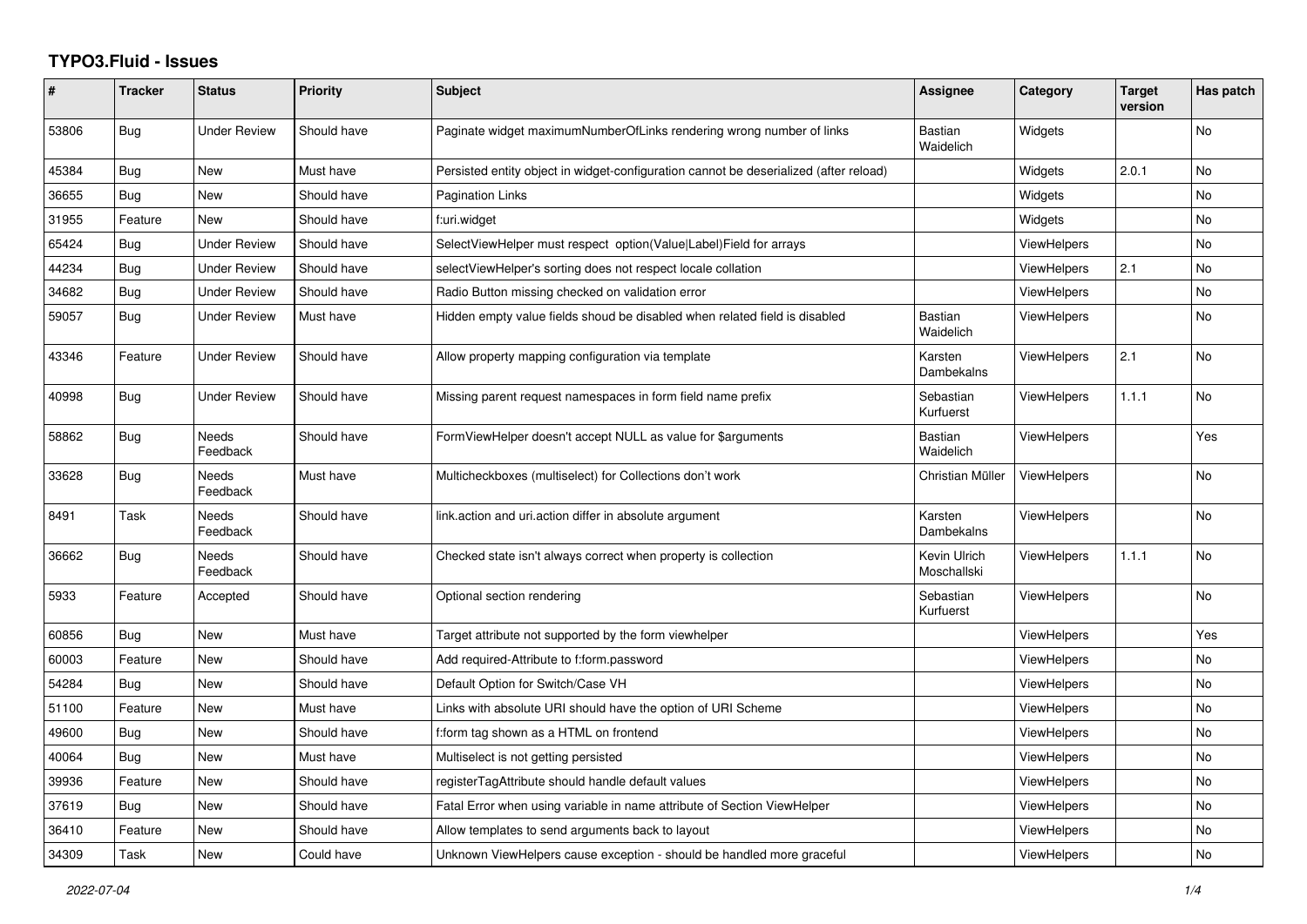| ∦     | <b>Tracker</b> | <b>Status</b>       | <b>Priority</b>      | <b>Subject</b>                                                                                         | <b>Assignee</b>        | Category           | <b>Target</b><br>version | Has patch |
|-------|----------------|---------------------|----------------------|--------------------------------------------------------------------------------------------------------|------------------------|--------------------|--------------------------|-----------|
| 30937 | Bug            | <b>New</b>          | Should have          | CropViewHelper stringToTruncate can't be supplied so it can't be easily extended                       |                        | ViewHelpers        |                          | Yes       |
| 26664 | Task           | New                 | Won't have this time | Clean up Form ViewHelpers                                                                              |                        | <b>ViewHelpers</b> |                          | No        |
| 26658 | Task           | New                 | Won't have this time | Make Form ViewHelpers consistent                                                                       |                        | ViewHelpers        |                          | No.       |
| 10911 | Task           | <b>New</b>          | Should have          | Tx_Fluid_ViewHelpers_Form_AbstractFormViewHelper->renderHiddenIdentityField<br>should be more reliable |                        | <b>ViewHelpers</b> |                          | <b>No</b> |
| 9950  | Task           | New                 | Should have          | Binding to nested arrays impossible for form-elements                                                  |                        | <b>ViewHelpers</b> |                          |           |
| 8648  | <b>Bug</b>     | New                 | Should have          | format.crop ViewHelper should support all features of the crop stdWrap function                        |                        | ViewHelpers        |                          | No        |
| 54195 | Task           | New                 | Should have          | Rename and move FormViewHelper's errorClass value, currently 'f3-form-error'                           | Adrian Föder           | ViewHelpers        |                          | No        |
| 3725  | Feature        | New                 | Could have           | <b>CSS Engine</b>                                                                                      | Christian Müller       | ViewHelpers        |                          | No        |
| 46289 | Bug            | Needs<br>Feedback   | Should have          | Enable Escaping Interceptor in XML request format                                                      |                        | View               | 2.0.1                    | No        |
| 8989  | Feature        | Needs<br>Feedback   | Could have           | Search path for fluid template files                                                                   |                        | View               |                          | No        |
| 60181 | Feature        | New                 | Could have           | Caching mechanism for Fluid Views/Templates                                                            |                        | View               |                          | No        |
| 45394 | Task           | <b>New</b>          | Should have          | Forwardport Unit test for standalone view                                                              |                        | View               |                          | <b>No</b> |
| 43072 | Task           | New                 | Should have          | Remove TOKENS for adding templates fallback in Backporter                                              |                        | View               |                          | No        |
| 38369 | Bug            | <b>New</b>          | Must have            | Resource ViewHelpers should not fall back to request package                                           |                        | View               |                          | No        |
| 46257 | Feature        | <b>Under Review</b> | Should have          | Add escape sequence support for Fluid                                                                  |                        | Core               |                          | No        |
| 51239 | Bug            | <b>Under Review</b> | Must have            | AbstractViewHelper use incorrect method signature for "\$this->systemLogger->log()"                    | Adrian Föder           | Core               |                          | Yes       |
| 33394 | Feature        | Needs<br>Feedback   | Should have          | Logical expression parser for BooleanNode                                                              | Tobias Liebig          | Core               |                          | No        |
| 62346 | Feature        | New                 | Could have           | f:comment should have high precende                                                                    |                        | Core               | 3.x                      | No.       |
| 39990 | Bug            | New                 | Should have          | Same form twice in one template: hidden fields for empty values are only rendered<br>once              |                        | Core               |                          | No        |
| 32035 | Task           | <b>New</b>          | Should have          | Improve fluid error messages                                                                           |                        | Core               |                          | Yes       |
| 30555 | Feature        | New                 | Could have           | Make TagBuilder more extensible                                                                        |                        | Core               |                          | No        |
| 27607 | Bug            | <b>New</b>          | Must have            | Make Fluid comparisons work when first element is STRING, second is NULL.                              |                        | Core               |                          | No        |
| 10472 | Feature        | New                 | Could have           | <b>Fluid Standalone distribution</b>                                                                   |                        | Core               |                          | No        |
| 7608  | Feature        | New                 | Could have           | Configurable shorthand/object accessor delimiters                                                      |                        | Core               |                          | Yes       |
| 4704  | Feature        | New                 | Should have          | Improve parsing exception messages                                                                     |                        | Core               |                          |           |
| 3481  | Bug            | New                 | Should have          | Use ViewHelperVariableContainer in PostParseFacet                                                      |                        | Core               |                          | No        |
| 1907  | Feature        | New                 | Could have           | Default values for view helpers based on context                                                       |                        | Core               |                          |           |
| 33551 | Bug            | <b>New</b>          | Must have            | View helper values break out of a partial scope                                                        | Sebastian<br>Kurfuerst | Core               |                          | No        |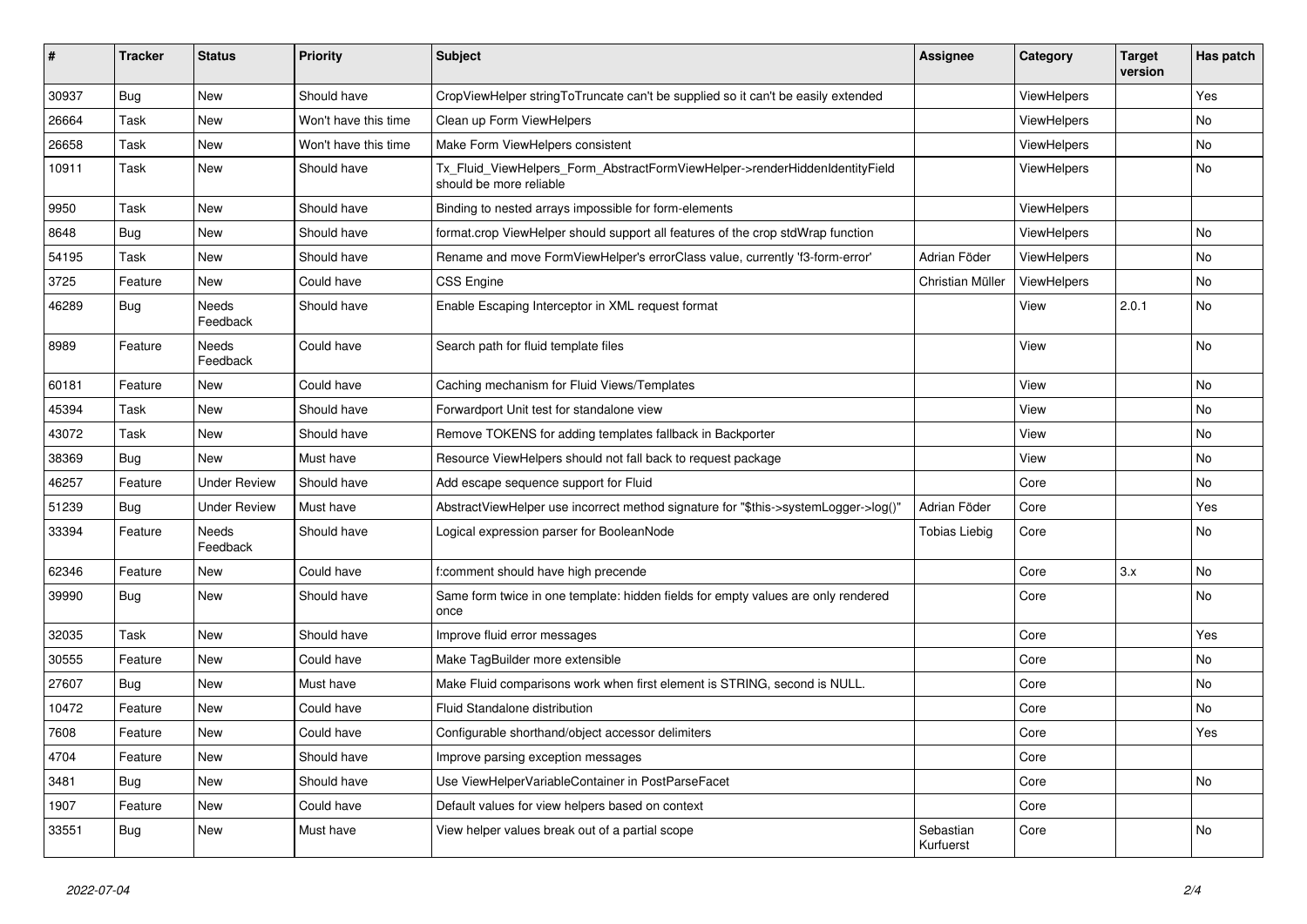| #     | <b>Tracker</b> | <b>Status</b>       | <b>Priority</b> | <b>Subject</b>                                                                                       | <b>Assignee</b>        | Category | <b>Target</b><br>version | Has patch |
|-------|----------------|---------------------|-----------------|------------------------------------------------------------------------------------------------------|------------------------|----------|--------------------------|-----------|
| 12863 | Bug            | New                 | Should have     | Attributes of a viewhelper can't contain a '-'                                                       | Sebastian<br>Kurfuerst | Core     |                          | <b>No</b> |
| 52536 | Bug            | <b>Under Review</b> | Should have     | Errorclass not set if no property-attribute set                                                      |                        |          |                          |           |
| 50888 | Bug            | <b>Under Review</b> | Should have     | WSOD by changing name of section and if Fluid caches are generated                                   |                        |          |                          | <b>No</b> |
| 49756 | Feature        | <b>Under Review</b> | Should have     | Select values by array key in checkbox viewhelper                                                    |                        |          |                          | No        |
| 47006 | Bug            | <b>Under Review</b> | Should have     | widget identifier are not unique                                                                     |                        |          |                          | <b>No</b> |
| 5636  | Task           | <b>Under Review</b> | Must have       | Form_RadioViewHelper and CheckBoxViewHelper miss check for existing object<br>before it is accessed. |                        |          |                          | No        |
| 55008 | Bug            | <b>Under Review</b> | Should have     | Interceptors should be used in Partials                                                              | Christian Müller       |          |                          | No        |
| 52640 | Feature        | <b>Under Review</b> | Should have     | Create an UnlessViewHelper as opposite to the IfViewHelper                                           | Marc Neuhaus           |          |                          | No        |
| 46091 | Task           | Needs<br>Feedback   | Should have     | Show source file name and position on exceptions during parsing                                      |                        |          |                          | No        |
| 45345 | Feature        | Needs<br>Feedback   | Should have     | Easy to use comments for fluid that won't show in output                                             |                        |          |                          |           |
| 3291  | Feature        | Needs<br>Feedback   | Should have     | Cacheable viewhelpers                                                                                |                        |          |                          | <b>No</b> |
| 28551 | Bug            | Accepted            | Should have     | (v4) backport VHTest                                                                                 | Sebastian<br>Kurfuerst |          |                          | <b>No</b> |
| 9005  | Feature        | Accepted            | Could have      | Fluid Template Analyzer (FTA)                                                                        | Sebastian<br>Kurfuerst |          |                          |           |
| 60271 | Feature        | New                 | Should have     | Paginate viewhelper, should also support arrays                                                      |                        |          |                          | <b>No</b> |
| 58983 | Bug            | New                 | Should have     | format.date does not respect linebreaks and throws exception                                         |                        |          |                          | No        |
| 58921 | Bug            | New                 | Should have     | f:form.* VHs crash if NOT inside f:form but followed by f:form                                       |                        |          |                          | No        |
| 57885 | Bug            | New                 | Must have       | Inputs are cleared from a second form if the first form produced a vallidation error                 |                        |          |                          | No        |
| 56237 | Task           | New                 | Should have     | in-line (Condition) ViewHelpers should not evaluate on parsing                                       |                        |          |                          | <b>No</b> |
| 52591 | Bug            | New                 | Should have     | The Pagination Widget broken for joined objects                                                      |                        |          |                          | No        |
| 52419 | Bug            | New                 | Should have     | Wrong PHPDocs notation for default value inline f:translate viewhelper                               |                        |          | 2.0                      | No        |
| 51277 | Feature        | New                 | Should have     | ViewHelper context should be aware of actual file occurrence                                         |                        |          |                          | <b>No</b> |
| 49038 | <b>Bug</b>     | New                 | Must have       | form select does not select the first item if prependOptionValue is used                             |                        |          |                          | No        |
| 48355 | Feature        | New                 | Could have      | Assign output of viewhelper to template variable for further processing.                             |                        |          |                          |           |
| 47669 | Task           | New                 | Should have     | FormViewHelper does not define the default request method                                            |                        |          |                          | No        |
| 46545 | Feature        | New                 | Should have     | Better support for arrays in options of SelectViewHelper                                             |                        |          |                          | No        |
| 45153 | Feature        | New                 | Should have     | f:be.menus.actionMenuItem - Detection of the current select option is insufficient                   |                        |          |                          | No        |
| 43071 | Task           | New                 | Should have     | Remove TOKENS for adding fallback teplates in B                                                      |                        |          |                          | No        |
| 42743 | Task           | New                 | Should have     | Remove inline style for hidden form fields                                                           |                        |          |                          | No        |